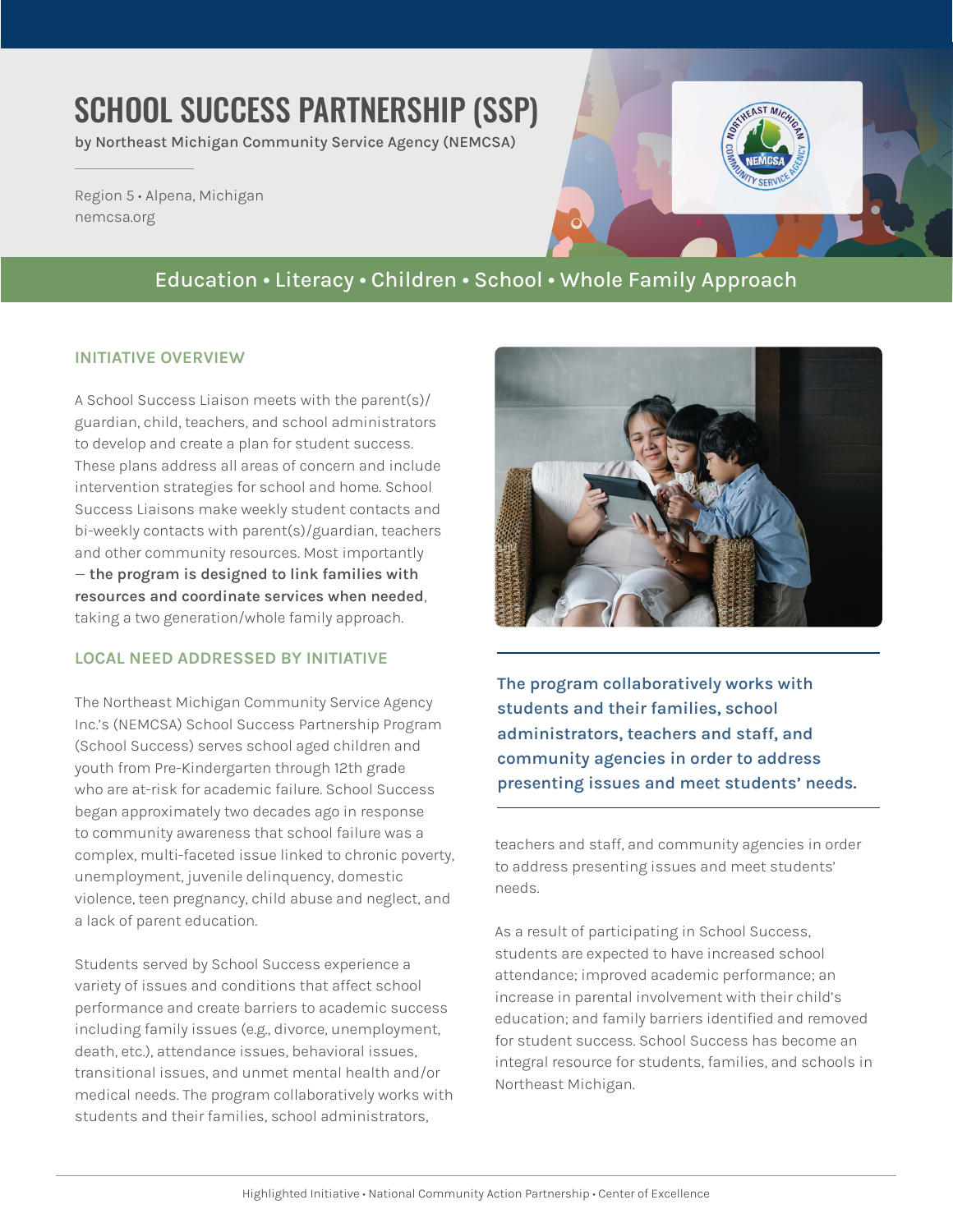Issues addressed by this program: Academic Concerns, Attendance Concerns, Behavioral Issues, Family Issues: divorce, death, imprisonment, unemployment, economic hardship, Mental Health Issues, Substance Abuse, Abuse/Neglect, Untended Needs, Homelessness, and any factor that may have a negative impact on a child's successful learning experience.

#### **ROLE OF CSBG FUNDS**

The agency uses CSBG program funds braided with other funding through the state and participating ISDs. CSBG funds are a critical piece of the funding infrastructure for SSP. Overall funding is \$1.8M. Currently, Public School Partnerships provide 50%, State of Michigan provides 29%, NEMSCA provides 16% of the funding, other funding is 5%.

#### **TRANSFORMATIVE IMPACT**

The School Success Partnership began approximately two decades ago in response to community awareness that school failure was a complex, multi-faceted issue linked to chronic poverty, unemployment, juvenile delinquency, domestic violence, teen pregnancy, child abuse and neglect, and a lack of parent education. The most transformative impact is through SSP's consistent strategy of identifying barriers to attendance and success and connecting families with resources to reduce these barriers.

Once SSP liaisons identify barriers to a students' academic achievement, they utilize a team approach to resolve barriers and increase the students' ability to succeed in school. This team includes, and is not limited to; school personnel, the student, parent(s) and other community resources. The most common approach to resolving barriers involves creating a plan or system with the student and/or parent or guardian. The plans often consist of strategies that students and parents can employ to overcome barriers.

Information gathered through family meetings with SSP liaisons and associated skills are often used to support the plans collaboratively developed to assist students and families. SSP liaisons provide referrals

to help students and families resolve identified barriers that are beyond the scope of SSP. In the 2019-20 year this resulted in 3,984 Contacts with community agencies for clients, and 5,384 Barriers identified and alleviated with collaboration with the family.

Program strengths according to Program Participants:

- Communication with parents
- Building positive relationships with students
- Handling crisis situations
- Providing a much needed support
- Working with small groups and providing tools to help through challenging times

#### **EVIDENCE-BASED OUTCOMES**

Highlighted impacts: In 2019-20, 99% of 713 formal and 2,516 informal participants experienced a reduction in chronic absenteeism, 5,293 barriers were identified and alleviated, including housing and food insecurity.

95% of consultations resulted in an Action Plan that supported improvement at home, 84% of the consultations resulted in a plan that assisted with Positive Behaviors in the home and/or classroom, and of the students with reported attention difficulties, 65% of those students had improved class seat time/ attendance/improved attention skills.

#### **EQUITY LENS**

The initiative collects data by different demographic groups that permit the analysis of its impact on different groups the community. In order to understand and the breadth and depth of the populations we serve, NEMSCA uses census data. It allows them to understand the counties served and their demographics to effectively determine which constituencies are most in need.

Poverty and the ability to successfully complete and advance education is linked, at all grade levels. 25.7% of the children in NEMCSA's service area are living in poverty, with Ogemaw and Roscommon County being the highest at 30% and 33%. According to an article on University of Michigan Poverty Solutions website titled Chronic Absenteeism of Homeless Children in